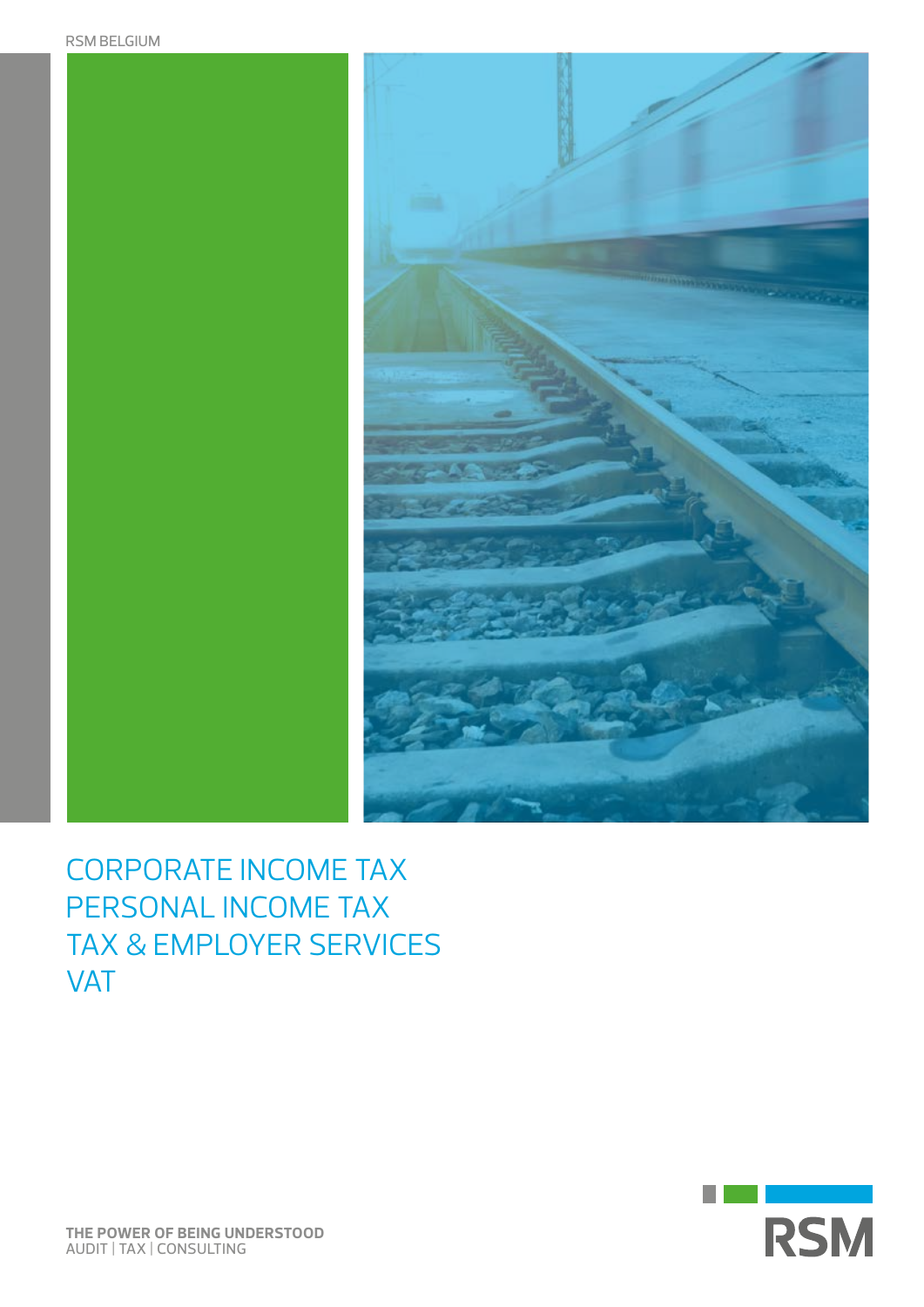# **VAT**

# Our Objectives

Although VAT should be neutral, considering the complex set of directives governing VAT within the European Union, this is not always the case.

Considering the huge impact of an incorrect application of the VAT rules, RSM InterTax has the right professionals providing you with the necessary tools to not only implement the VAT directives and Belgian legislation correctly, and as such, avoid penalties, but even realize important savings.

Especially for non-profit organizations, VAT can have serious consequences. Our wide experience in the non-profit sector will ensure that your organization comes out on top.

# Our Services

- Considering the extreme importance of registration for VAT purposes, be it direct or through RSM as fiscal representative, we help both resident and non-resident individuals and companies in this respect. This can also include assistance with the creation of a "VAT group".
- With our worldwide network of VAT specialists, help to set up a VAT registration is just one call away.
- Getting VAT right automatically means a certain amount of compliance work. We are well equipped to deal with the filing of VAT returns and other administrative formalities required by VAT legislation all the while keeping an eye on the correct application of VAT.
- Our specialists understand the intricacies of VAT law and, using their years of experience in the field, both national and international, can provide you with advice concerning the taxable or exempt nature of a transaction and its consequences.
- Although undergoing a VAT audit is never pleasant, we are there to defend your rights. All requests for information will be dealt with correctly and an agreement can even be negotiated with the VAT authorities. If necessary, claims can be introduced.
- Belgium has a specific system to introduce and ask for a ruling, giving certainty on the correct application of VAT (and other taxes of course). RSM has ample experience with such requests.
- Merely being compliant with legislation is not sufficient. Our tax specialists will provide guidance with respect to the various possibilities for VAT optimization.
- Achieving your goals on a corporate level may sometimes necessitate a restructuring or a takeover of another company which can have a significant VAT impact. RSM InterTax has many years of experience in guiding clients towards the desired result.

# Our Objectives

Belgian employment legislation as well as individual income tax in Belgium is rapidly changing and becoming more complex while employment is happening on a much more global scale than before.

Combined with the strict interpretation of the rules by the authorities, not only in Belgium but in the entire world, it can only be concluded that expert advice is an absolute requirement to be able to navigate the legislative maze.

RSM InterTax strives to collaborate with you to optimize the cost of employment for companies while at the same time ensuring the highest possible net result for the individual, be it as independent or as employee.

Considering the ever increasing administrative burden of employing personnel in Belgium, RSM InterTax has a special focus on managing this process together with our clients.

# Our Services

- We guide you through the Belgian immigration formalities for employing personnel in Belgium both through advice and assistance with the administrative aspects such as requests for work permits and Limosa.
- We assist you with payroll management and coordination together with the payroll agency and ensure accuracy so you can focus on running your business.
- We provide assistance with tax formalities such as the request for the special tax regime for foreign executives and specialists, the filing of annual personal income tax declarations and drafting of company policies for mobile phone, internet, …
- We are there for you when guidance is required regarding HR, social and labor matters such as hiring and dismissal of personnel including drafting of employment agreements.
- From an international perspective, we can guide you with respect to the social security applicable to your specific situation.
- Our specialists will be able to assist you with tax advice both on a national and international level. This includes optimization through various remuneration techniques, salary split implementation, equity incentives, …

### Our Objectives

RSM InterTax not only specializes in personal income tax as an integral part of various types of employment, but goes beyond this limited scope by aiding you with the more «personal» aspects of personal income tax, such as inheritance planning and your annual personal tax declaration.

Each year, as more and more tax responsibilities switch from the federal to the regional level, the complexity of the Belgian tax system increases. The specialists at RSM InterTax stay abreast of this constant stream of changes enabling you to focus on the things that really matter in your personal life.

# Our Services

- A necessary evil for most Belgian residents, the annual Belgian personal income tax declaration has never been more complex as today. Considering the important number of tax declarations filed on an annual basis by RSM InterTax, we are extremely well placed to assist you and even optimize this tax declaration on your behalf. Once prepared, we can file this tax declaration electronically.
- Throughout your personal life and career, your loved ones have always been there to support you when you needed it most. When the time comes to think about the next generation, RSM InterTax can assist you in determining the most optimal way to transfer the fruits of your labour through careful inheritance and estate planning, possibly even by concluding a ruling with the Belgian tax authorities.
- Before thinking about inheritance taxes, reward those who are nearest to you during your lifetime. As gift taxes can sometimes be quite significant, our specialists can assist you in this respect.
- RSM InterTax not only works together with employers to optimize your remuneration structure but can also assist you in optimizing what happens with your earned revenues. Examples are investments, personal service companies, pension, real estate…

# **Personal Income Tax Tax & Employer Services**



# **Corporate Income Tax**

# Our Objectives

Corporate income tax has undergone substantial changes over the last years, with many potential pitfalls. However, with the right specialists backing you up, these changes can also provide significant opportunities for profit.

Even though transactions by companies have come under increased scrutiny by the tax authorities, RSM InterTax will be there for you to provide guidance. Considering that many companies are looking past the Belgian borders, our extensive worldwide network ensures accurate and swift advice allowing you to soar above the competition.

### Our Services

- We assist you with your yearly corporate income tax return, all the while keeping you up to date with possibilities to optimize your taxable position.
- With years of experience in the field of mergers and acquisitions, we render advice on optimization and planning of corporate structures. Our assistance is not only limited to the corporate income tax aspects but also includes all legal matters.
- Although common practice in Belgium, requesting a ruling has many attention points. Our specialists can advise and represent you.
- The prospect of undergoing a tax audit can be quite daunting, but with the right people you can come to the table prepared.
- We advise companies in the area of withholding taxes as well as assist them in preparing and filing the necessary withholding tax returns.
- Considering the increased importance of correct transfer pricing, our specialists are more than equipped to handle transfer pricing studies.
- Limiting tax exposure is extremely important for a company. We conduct tax due diligences in order for companies or possible target companies to have a clear view on any tax risk.
- Merely being compliant with legislation is not sufficient. Our tax specialists will provide guidance with respect to the various possibilities for corporate tax optimization.
- Achieving your goals on a corporate level may sometimes necessitate a restructuring or a takeover of another company which can have a significant impact on a corporate tax level. RSM InterTax has many years of experience in guiding clients towards the desired result.